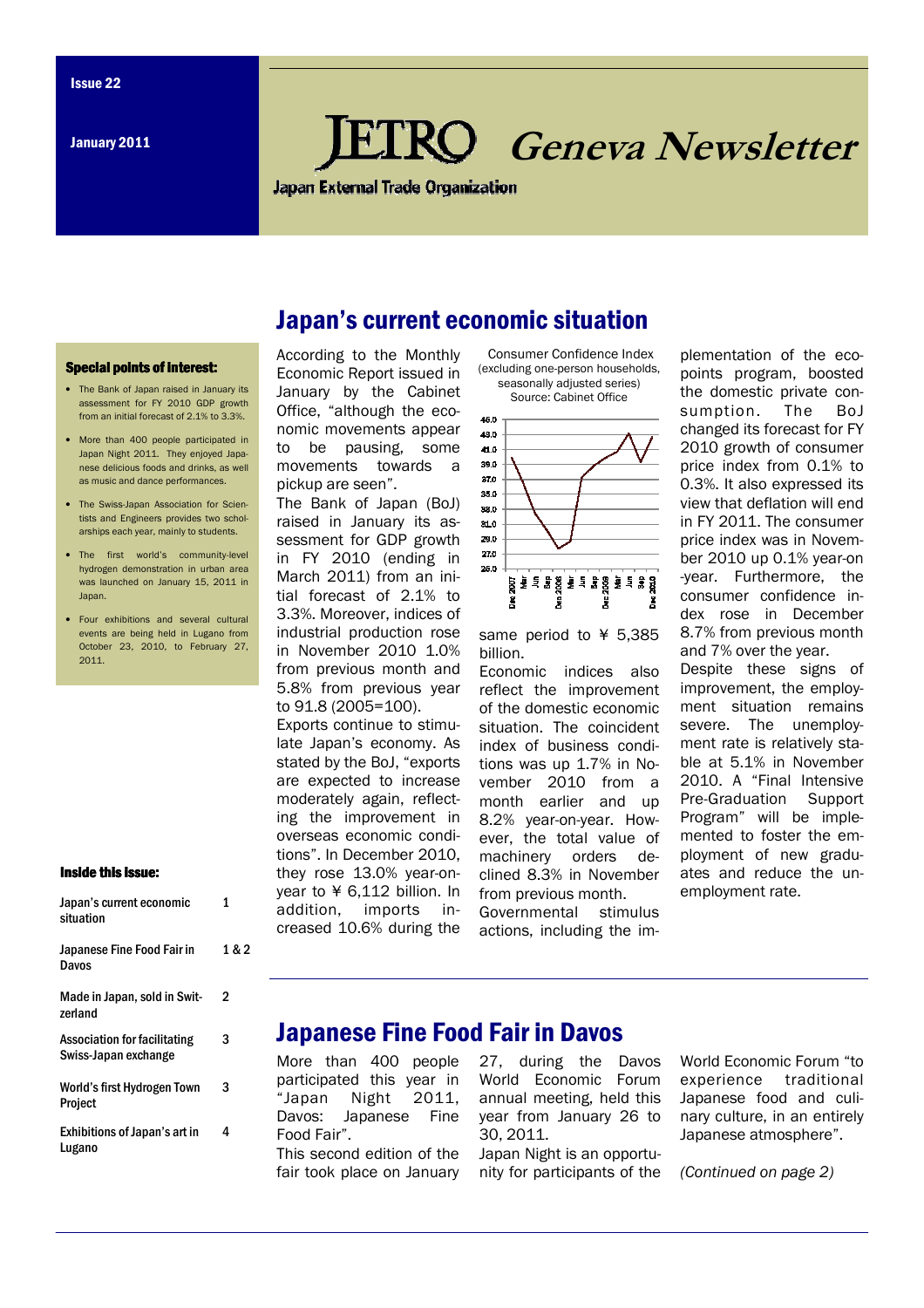

H.E. Mr. Tadahiro Matsushita, Senior Vice Minister of Economy, Trade and Industry



H.E. Mr. Tadahiro Matsushita, Senior Vice Minister of Economy, Trade and Industry; Mr. Klaus Schwab, Founder and Executive Chairman, World Economic Forum; Mr. Yasuo Hayashi, Chairman and CEO, **JETRO** 

## Japanese Fine Food Fair in Davos

(Continued from page 1)

Japan Night 2011 focused on the theme "Hiraku", which means "carving a path for the future". As stated on the invitation letter, "Hiraku symbolizes this aspiration - through making continuous efforts in many fields to carve out a new future, and putting our strengths to use the good of the next generation".

Following the welcome speech of H.E. Mr. Tadahiro Matsushita, Senior Vice Minister of Economy, Trade and Industry, the Japan Night was opened by the traditional ceremony "Kagami Biraki", which consists in breaking a cask of sake. It was end by a speech of Mr. Yasuo Hayashi, JETRO

Chairman and CEO. Participants enjoyed Japanese foods and drinks, including sushis, rice balls, fruits, fruit juices, sake and wines. As claimed by many participants, foods and drinks

were "delicious". The party took place in a ceremony room with traditional Japanese decorations. According to an invitee, they created a "cozy atmosphere".

A Japanese musician played "sho", a Japanese instrument made of 17 slender bamboo pipes. Later on, artists also performed a show with Okinawa's dance and "shamisen" music. The shamisen is a three stringed instrument similar to a guitar or a banjo.



Kagami Biraki, a traditional ceremony for event opening



Okinawa dance and music with shamisen instrument



DeeCee style shop



Île Four Citrus

## Made in Japan, sold in Switzerland

Some Swiss shops and firms sell Japanese products. They do not only import them, but they also adapt their design and marketing so as to meet Swiss customer's expectations and tastes.

#### Japanese style casuals in "DeeCee style"

Located near Paradeplatz, in Zurich, "DeeCee style" is a shop selling casuals imported from Japan. The shop's name is drawn from DC Brand, a popular brand name in Japan in the 1980s licensing imported products from the United States. The shop's name

is also written in Katakana, the Japanese writing system generally used for transcription of words from foreign languages. Why is the product manufactured in Japan? "Manufacturing process and textile quality are excellent in Japan", answered Marco Manciana, shop's owner.

The shop is the only one to sell Japanese brands such as, among others, Edwin, Sugar Cane, Billionaire Boys Club and Nanamika. But their designs and styles are adapted for European bodies and styles.

#### "Île Four", a sparkling sake

Spyglass Trading GmbH is a Swiss firm selling sparkling sake through Internet and retailers (bars and nightclubs).

The sake is imported from a Japanese brewery located in Nara. Île Four is sold in 250 ml bottles, with different colors, representing various tastes (for examples, citrus, peach and plum).

Bottle's size and designs, and sake's tastes are tailored for Swiss customers.

DeeCee Style: Talacker 21, Zurich Ile Four: info@ilefour.com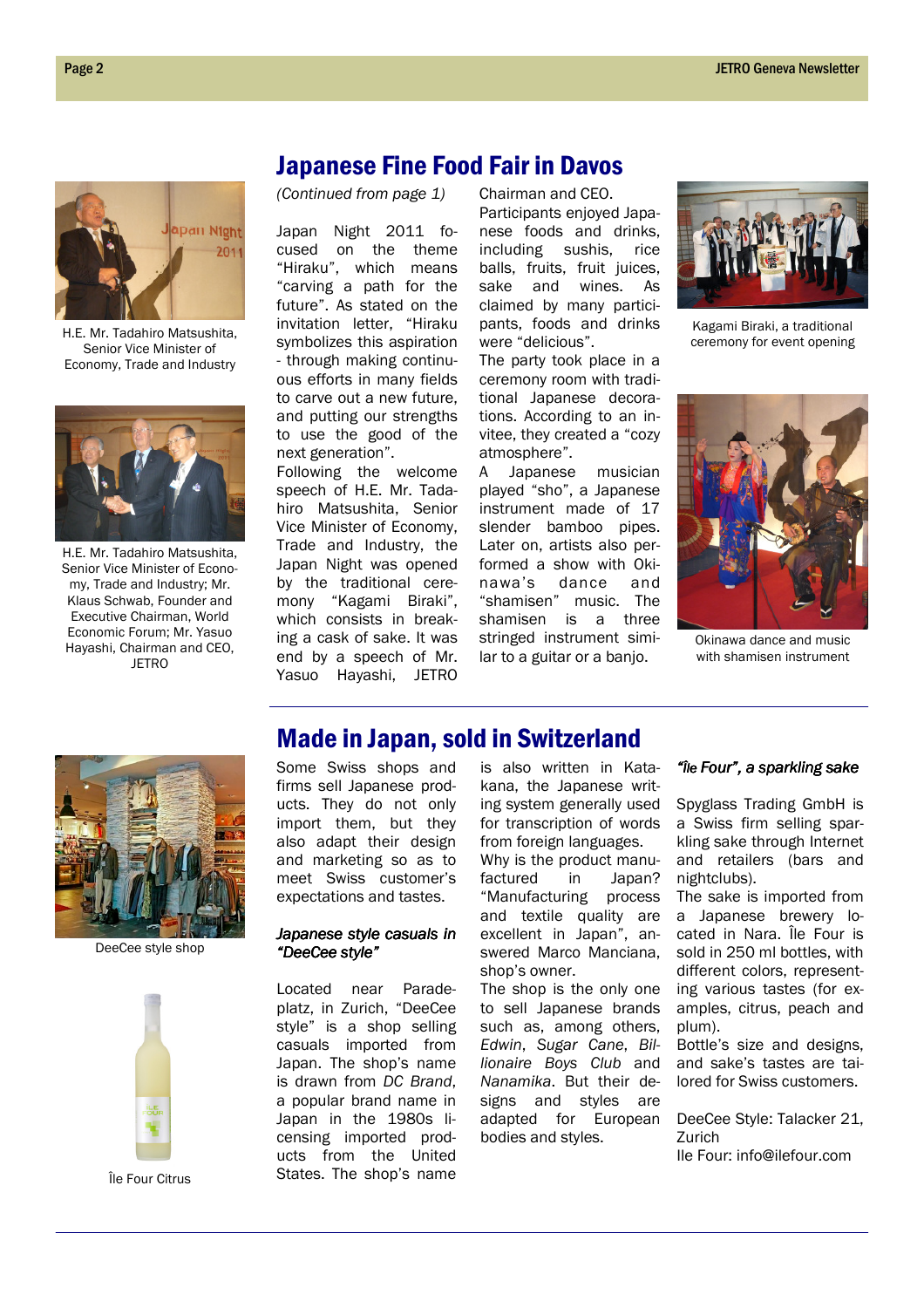## Association for facilitating Swiss-Japan exchanges

The Swiss-Japan Association for Scientists and Engineers (SJA) works to facilitate professional exchanges between Switzerland and Japan.

Founded in 1995, the Association is a network of more than 100 engineers and scientists that have worked in each country – many of whom now occupy key management positions across a range of industries.

#### Student scholarships

As one way of promoting deeper understanding of the two countries, the SJA assists young engineers and scientists based in Switzerland to work in Japan, and vice versa.

"Professional experience in a foreign country is an important asset in today's international business environment", explained Cédric Morel, SJA President since 2009. "As a highly innovative and technology-driven country, Japan is a particularly attractive to scientists and engineers".

Mr. Morel speaks from experience: he spent three years in Japan from 1998 to 2001, first as a trainee at Toshiba R&D semiconductors lab and then as Project Manager for Leybold Japan, a German-based technology company.

The SJA provides two scholarships each year, mainly to students. Ranging from CHF 500 to CHF 1,500, the scholarships are sponsored by Japanese companies such as ANA, Nosaki and Canon.

#### Business networking

The Association also helps companies to connect with highly qualified people having both Swiss and Japanese experience. "For a Japanese company based in Switzerland, there are clear advantages in hiring people who understand both cultures. The same is true for Swiss companies based in Japan", explained Mr. Morel. The SJA Job Platform helps such companies, and indeed any company with activities in both countries, to find the right people by forwarding relevant job opportunities to its members and their networks.

"During this year, we will continue to expand our network through the intensification of our relations with similar associations, such as SJCC Alumni, Kizuna network and the Alumni Organisation of the Institute of Japanese Study at the University of Zurich", said Mr. Morel.

The SJA also gives its goldlevel sponsors direct access to the CVs of its growing number of members.

For more information, please visit http:// www.swiss-japan.org



Cédric Morel, President, Swiss-Japan Association for Engineers and Scientists

Hydrogen Town Project Source: METI

## World's first Hydrogen Town Project

The "Hydrogen Town Project" has been launched on January 15, 2011. In this first world's community-level demonstration in urban area, hydrogen will be supplied through pipelines to individual houses and commercial facilities.

With this project, the Ministry of Economy, Trade and Industry "aims at verifying the viability of certain business models for a future hydrogen society".

In addition, thirteen Japanese companies, including three automakers and ten hydrogen suppliers, will collaborate for the development of hydrogen supply infrastructure and to introduce massproduced fuel-cell vehicles into Japanese market by 2015.

Their aim is to build approximately 100 hydrogen fueling stations by 2015, installed primarily in four Japanese large metropolitan areas: Tokyo, Nagoya, Osaka and Fukuoka.